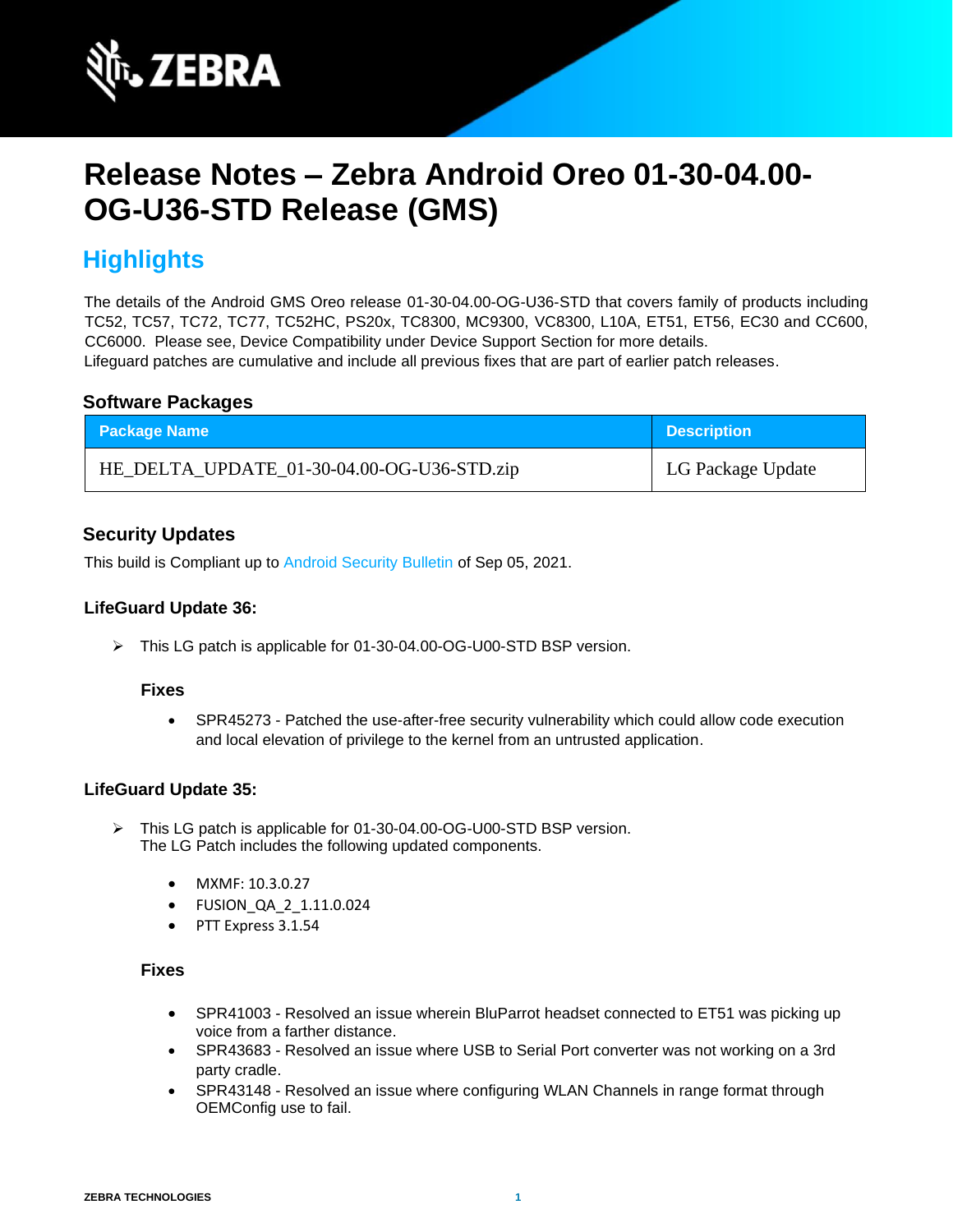

- SPR43770/SPR43773 Resolved an issue wherein a framework reset was observed intermittently.
- SPR43429/SPR43802 Resolved an issue wherein OS update initiated through StageNow immediately after boot use to fail intermittently
- SPR41910 Resolved an issue wherein first touch was not working correctly after resume
- SPR41881 Resolved an issue wherein a permission that was not supported originally on a OS was not regranted to application upon newer OS update that supported those permissions
- SPR 44252 Resolved an issue where PTT calls would sometimes not terminate with the release of the button.
- SPR44031 Resolved an issue wherein random touch events were getting generated without end user touching the screen.
- Added fix for multiple vulnerability issues with respect to Fragmentation and Forging attacks.

### **Features**

- Added support for SHT4x humidity Sensor on MC93.
- Added support for LSM6DSM Gyroscope/accelerometer Sensor on MC93, TC8300, and PS20 devices.

## **LifeGuard Update 32 (Released for ET51 and ET56 only):**

- ➢ This LG patch is applicable for 01-30-04.00-OG-U00-STD BSP version. The LG Patch includes the following updated components.
	- Scanning framework: 23.1.23.0

#### **Fixes**

• SPR41882: Resolved an issue where we were Unable to provision device using QR code with EXTRA\_PROVISIONING\_WIFI\_PROXY\_HOST and EXTRA\_PROVISIONING\_WIFI\_PROXY\_PORT.

#### **Features**

• Added support for Zebra Integrated Scanner Frame SKU's ET51CE-G21E-SFA6, ET51CE-G21E-SFNA, ET51CE-G21E-SFIA and ET51CE-L21E-SFCN, that supports the Zebra PL5000 decoder, which replaces the Zebra PL3307 decoder.

#### **LifeGuard Update 31:**

- ➢ This LG patch is applicable for 01-30-04.00-OG-U00-STD BSP version. The LG Patch includes the following updated components.
	- MXMF: 10.3.0.24/ OSX: QCT.81.8.26.23
	- FUSION\_QA\_2\_1.11.0.021\_O

#### **Fixes**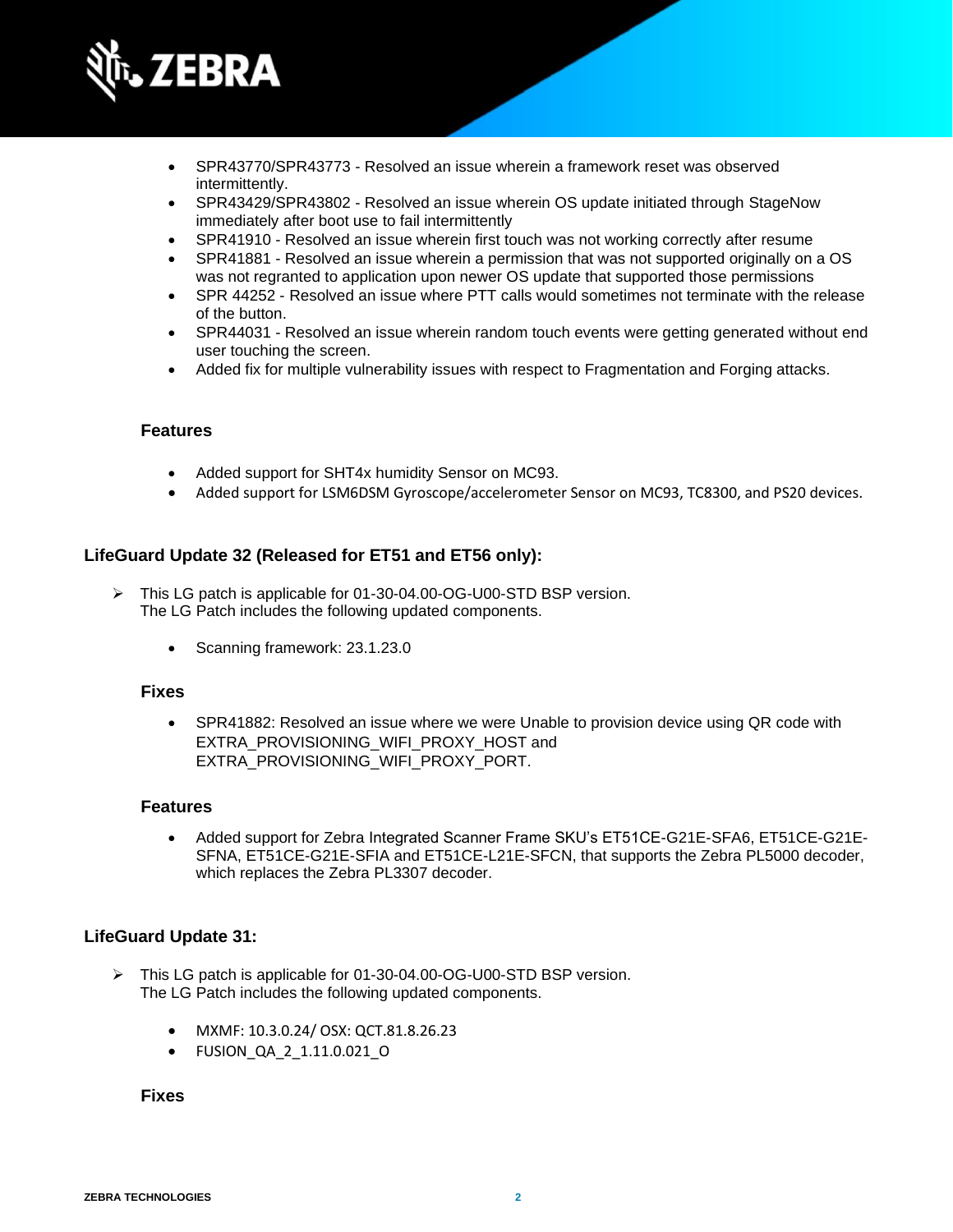

- SPR43012 Resolved an issue wherein USB based bin file staging was intermittently not working.
- SPR41623 Resolved an issue where TC52 was displaying incorrect magnetometer values
- Added a feature to handle the network issue of ARP Requests not getting response from backend network.
- Added a feature to detect low RSSI conditions and scenarios and allow device to do quick recovery from the low RSSI state.
- Added support for LSM6DSM Gyroscope/accelerometer Sensor on TC72/TC77, TC52/57 devices.

## **LifeGuard Update 25 (Not released for ET51, ET56, TC52, TC57, TC52HC):**

- ➢ This LG patch is applicable for 01-30-04.00-OG-U00-STD BSP version. The LG Patch includes the following updated components.
	- MXMF: 10.3.0.24/ OSX: QCT.81.8.26.21
	- Scanning Framework: 23.1.22.0
	- OemInfo: 9.0.0.331

#### **Fixes**

- SPR40428: Resolved an issue where the display backlight was not turning on after resuming or turning on the device.
- SPR41891: Resolved an issue where the WLAN profile is permanently disabled when wrong credentials are entered.
- SPR41635: Updated the APN details for Telefonica operator.
- SPR41911: Resolved an issue where the MX TouchMgr 'protector' param (Screen Protector (checkbox)) would not set the value to "false".
- SPR43144: Fixed an issue wherein Microsoft PowerApps installation was failing.
- SPR41763: Resolved an issue where intermittently Airplane mode was enabled after an improper Battery Swap.
- SPR40216: Resolved an issue where the Torch Mode light intensity was too high when turned on for a longer time.

## **LifeGuard Update 20 (Released for ET51 and ET56 only):**

- ➢ This LG patch is applicable for 01-30-04.00-OG-U00-STD BSP version. The LG Patch includes the following updated components.
	- DataWedge 8.2.211
	- StageNow 5.1.0.1
	- EMDK 9.0.3.3003
	- MXMF: 10.3.0.18/ OSX: QCT.81.8.25.21
	- Scanning framework: 23.01.22.00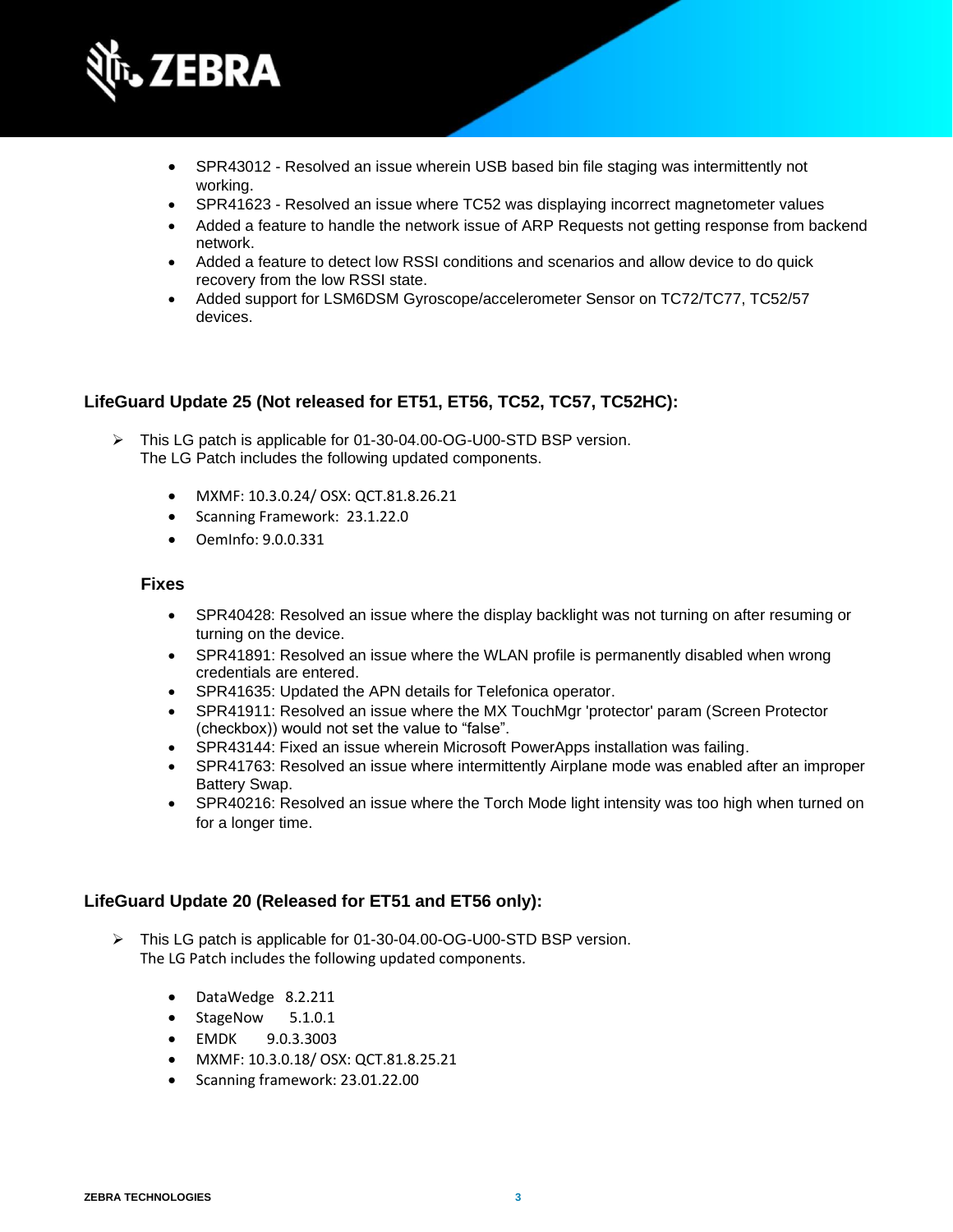

- SPR41440: Added support to retrieve logs when device goes into rescue party mode.
- SPR40468: Resolved an issue wherein some part of barcode data was getting lost when used along with DS3678 in HID mode.
- SPR39238: Updated Chromium browser to v85 for AOSP BSP only to resolve same site cookie vulnerability.
- SPR40219: Resolved an issue wherein MSI barcodes were not getting decoded.
- SPR40672: Resolved an issue wherein CTRL key was not able to be suppressed using stage Now in VC83.
- SPR40400: Resolved an issue wherein WWAN was disconnecting at high temperatures.
- SPR41037: Updated the APN details for Movistar operator.
- SPR41038: Updated the APN details for Telenor operator.
- SPR40859: Resolved an issue wherein frequent drops in LTE data drop was being reported.
- SPR41400: Resolved an issue wherein key remapping was not working for CTRL and other advanced key modifiers using OemConfig.
- SPR40906/SPR40819: Resolved an issue wherein 7-bit ASCII encoded data matrix code was not getting decoded.
- SPR41116: Resolved an issue wherein user was unable to configure Code128 Ignore FNC4 param from Datawedge on ET51, ET56 with Integrated scanner.
- SPR41056: Resolved an issue where device boots with the active SIM card the message popup shows "No SIM detected"
- Resolved an issue where device failed to perform sim slot switching and crashed.

## **Features**

- Added support for Zebra Scanner Expansion Back ZBK-ET5X-10SCN7-02, ZBK-ET5X-8SCN7- 02, that supports the SE4770 scan engine.
- Added support for Multibarcode feature Read only specific barcodes
- Added support in OemInfo to allows customer applications and sideloaded applications to read BTMAC address.
- Added support for SAM Bridge FW Version in Settings App.
- Added support for A/B Streaming Update.
- Added support for enabling custom features with CustomFeatureCSP
- Added support to clear the list of Bluetooth paired devices.
- Added support for Illumination Brightness parameter for SE4710 & SE4750 Scan Engines.
- Added support for Feature based Zebra software Licensing support for Enterprise Browser.
- Added Support "Wake up and Scan" on Trigger Press

## **LifeGuard Update 19 (Not Released for ET51 and ET56):**

- ➢ This LG patch is applicable for 01-30-04.00-OG-U00-STD BSP version. The LG Patch includes the following updated components.
	- DataWedge 8.2.211
	- StageNow 5.1.0.1
	- EMDK 9.0.3.3003
	- MXMF: 10.3.0.18/ OSX: QCT.81.8.25.21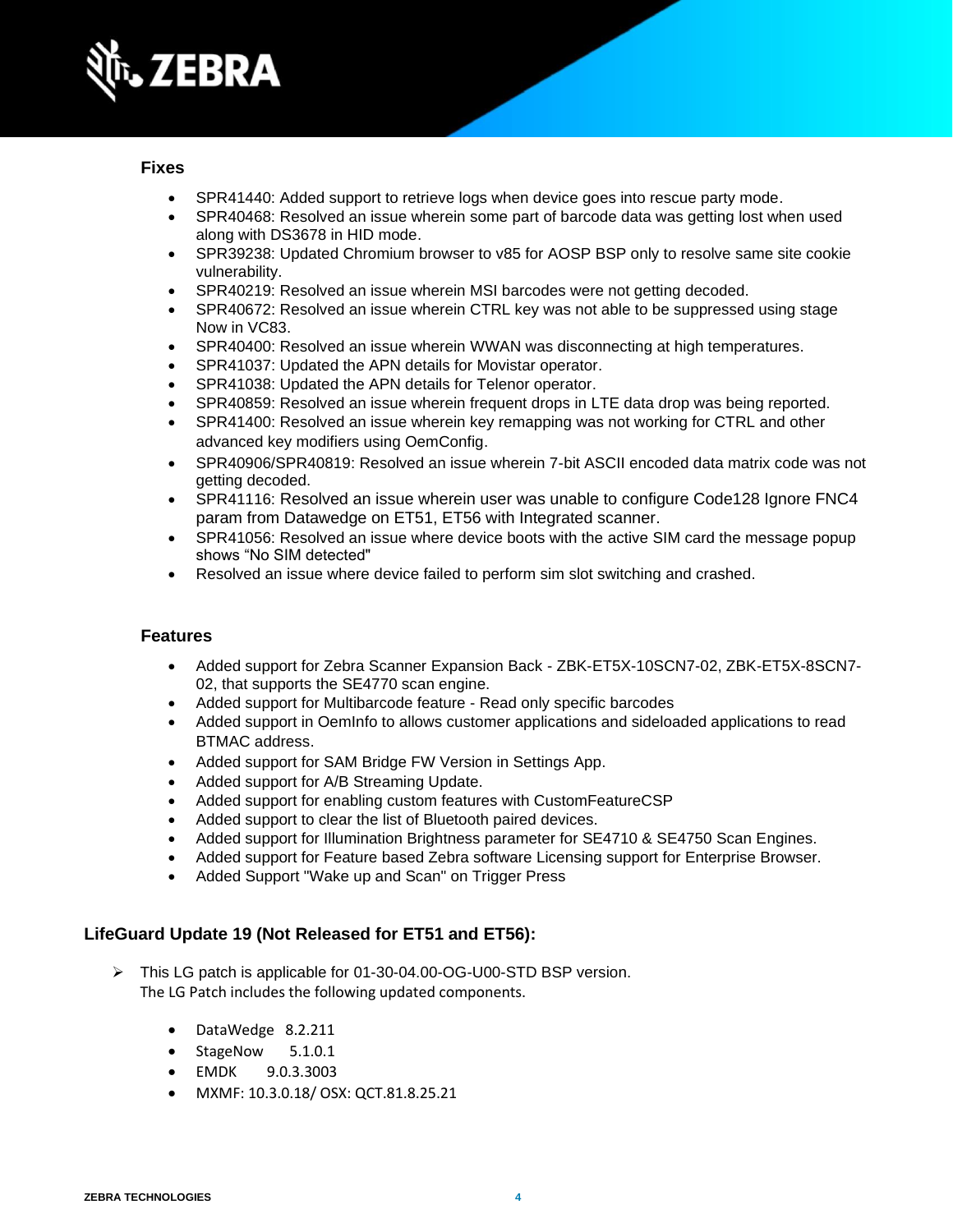

- SPR41440: Added support to retrieve logs when device goes into rescue party mode.
- SPR40468: Resolved an issue wherein some part of barcode data was getting lost when used along with DS3678 in HID mode.
- SPR39238: Updated Chromium browser to v85 for AOSP BSP only to resolve same site cookie vulnerability.
- SPR40219: Resolved an issue wherein MSI barcodes were not getting decoded.
- SPR40672: Resolved an issue wherein CTRL key was not able to be suppressed using stage Now in VC83.
- SPR40400: Resolved an issue wherein WWAN was disconnecting at high temperatures.
- SPR41037: Updated the APN details for Movistar operator.
- SPR41038: Updated the APN details for Telenor operator.
- SPR40859: Resolved an issue wherein frequent drops in LTE data drop was being reported.
- SPR41400: Resolved an issue wherein key remapping was not working for CTRL and other advanced key modifiers using OemConfig.
- SPR40906/SPR40819: Resolved an issue wherein 7-bit ASCII encoded data matrix code was not getting decoded.
- SPR41116: Resolved an issue wherein user was unable to configure Code128 Ignore FNC4 param from Datawedge on ET51, ET56 with Integrated scanner.
- SPR41056: Resolved an issue where device boots with the active SIM card the message popup shows "No SIM detected"
- Resolved an issue where device failed to perform sim slot switching and crashed.

### **Features**

- Added support for Multibarcode feature Read only specific barcodes
- Added support in OemInfo to allows customer applications and sideloaded applications to read BTMAC address.
- Added support for SAM Bridge FW Version in Settings App.
- Added support for A/B Streaming Update.
- Added support for enabling custom features with CustomFeatureCSP
- Added support to clear the list of Bluetooth paired devices.
- Added support for Illumination Brightness parameter for SE4710 & SE4750 Scan Engines.
- Added support for Feature based Zebra software Licensing support for Enterprise Browser.
- Added Support "Wake up and Scan" on Trigger Press

## **LifeGuard Update 15:**

- ➢ This LG patch is applicable for 01-30-04.00-OG-U00-STD BSP version. The LG Patch includes the following updated components.
	- DataWedge 8.2.48
	- StageNow 5.0.0.1
	- EMDK 8.2.4.2804
	- MXMF: 10.2.0.25/ OSX: QCT.81.8.25.20

### **Fixes**

• SPR39478: Resolved an issue wherein user was unable to change the touch mode functionality such as" Stylus, Glove and Finger" using stagenow.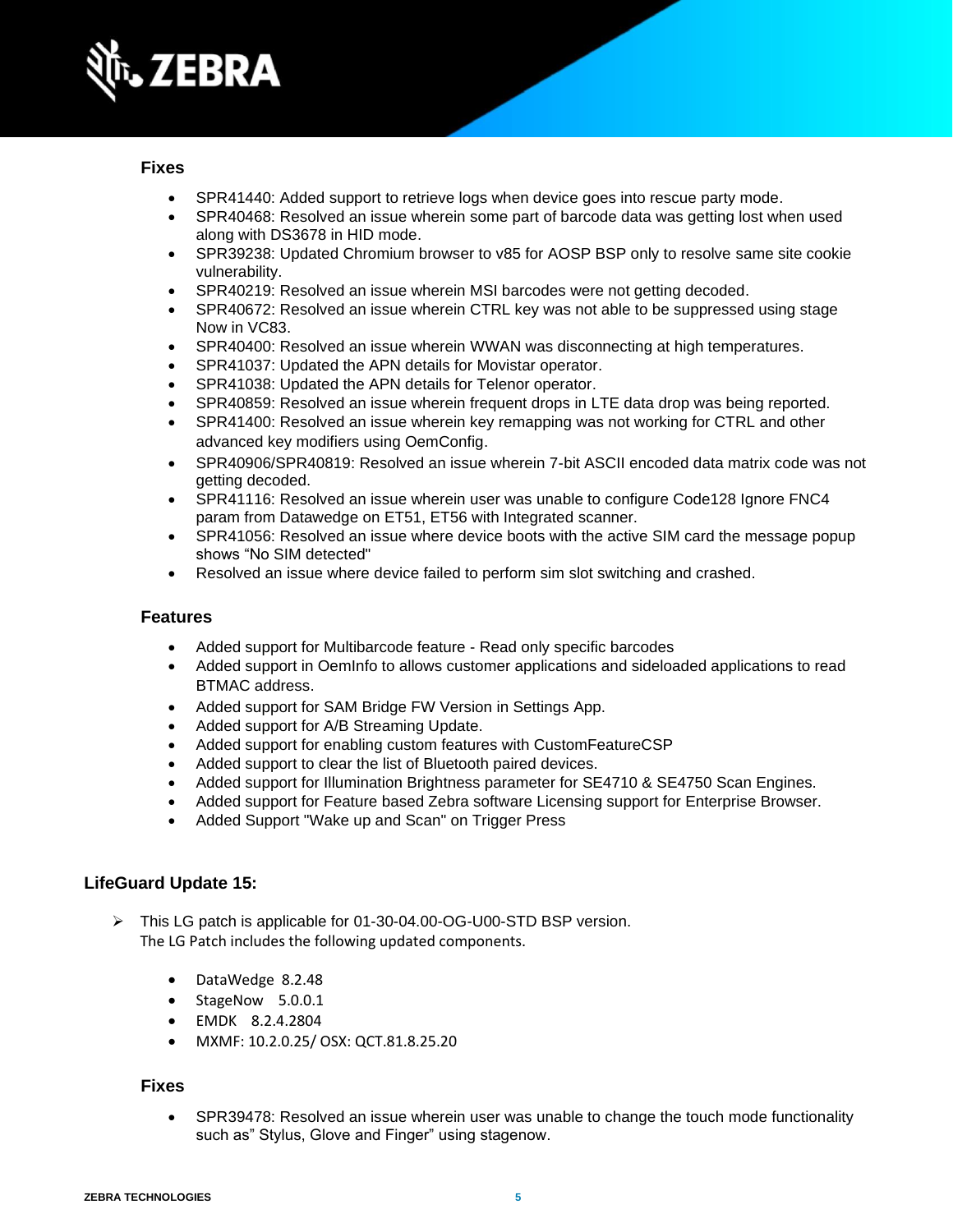

- SPR 40289: Resolved an issue wherein TC52 was intermittently loosing audio connectivity with HS3100.
- SPR40078: Resolved an issue wherein EC30 was performing BLE packet advertisement on incorrect power level when the MAX set level.
- SPR39982: Fixed an issue wherein isVerifyAppsEnabled api was returning false though it was enabled from settings.
- SPR40301: Resolved an issue where Webview does not load intermittently after Enterprise Reset with GMS-Restricted persistent profile.
- SPR39795: Resolved an issue wherein timestamp was missing in dotcode scanned data.
- SPR40025: Removed the ImagerMode options from Datawedge as it is not supported.
- SPR40770: Standardized the Thermal mitigation response for TC57
- SPR40602: Resolved an issue wherein WFW Manager CSP was returning coverage view config error.

## **Features**

- Added support for Edge-detect Document Capture
- Add support for Signature presence checking with anchor barcode image capture.
- Add UI support for Enterprise NFC.
- Added support for 802.11k Link and Beacon Measurement
- Provided additional option for the user to change the touch panel mode configuration from Power Menu without going into settings menu once it is enabled using the csp file.
- Added Support for Trusted Device Pairing and Single Pairing feature over Bluetooth
- Integration of Custom Feature CSP to add ability to suppress USB permissions pop-up notification
- Added support for AR1337 camera on TC52, TC57, TC72, TC77, MC93, TC83 devices (Refer Point 3 in NOTE section for More Info)
- Added software audio codec support for TC83 Rev B SKU with HW ID 651,653,654,655,656,658,659,660,661,662,664,666,667,668,669 (Refer Point 4 in NOTE section for More Info)
- Added support for KYPD-MC93DLA-01 and KYPD-MC93DLA-10 custom keypads on MC93
- Added feature in OemInfo to verify the signature and grant read data access to applications signed with Zebra OEM keys or MX Plugin CSP keys.
- Added feature in ZDS to receive southbound messages from FCM in Oreo devices.

## **LifeGuard Update 13:**

- ➢ This LG patch is applicable for 01-30-04.00-OG-U00-STD BSP version. The LG Patch includes the following updated components.
	- MX: 10.1.0.47
	- DataWedge: 8.1.48
	- EMDK: 8.1.9.2709
	- OSX: 81.8.25.19

#### **Fixes**

• SPR40239 – Resolved an issue wherein the QR code provisioning failed to work on non-camera SKUs using built-in scanner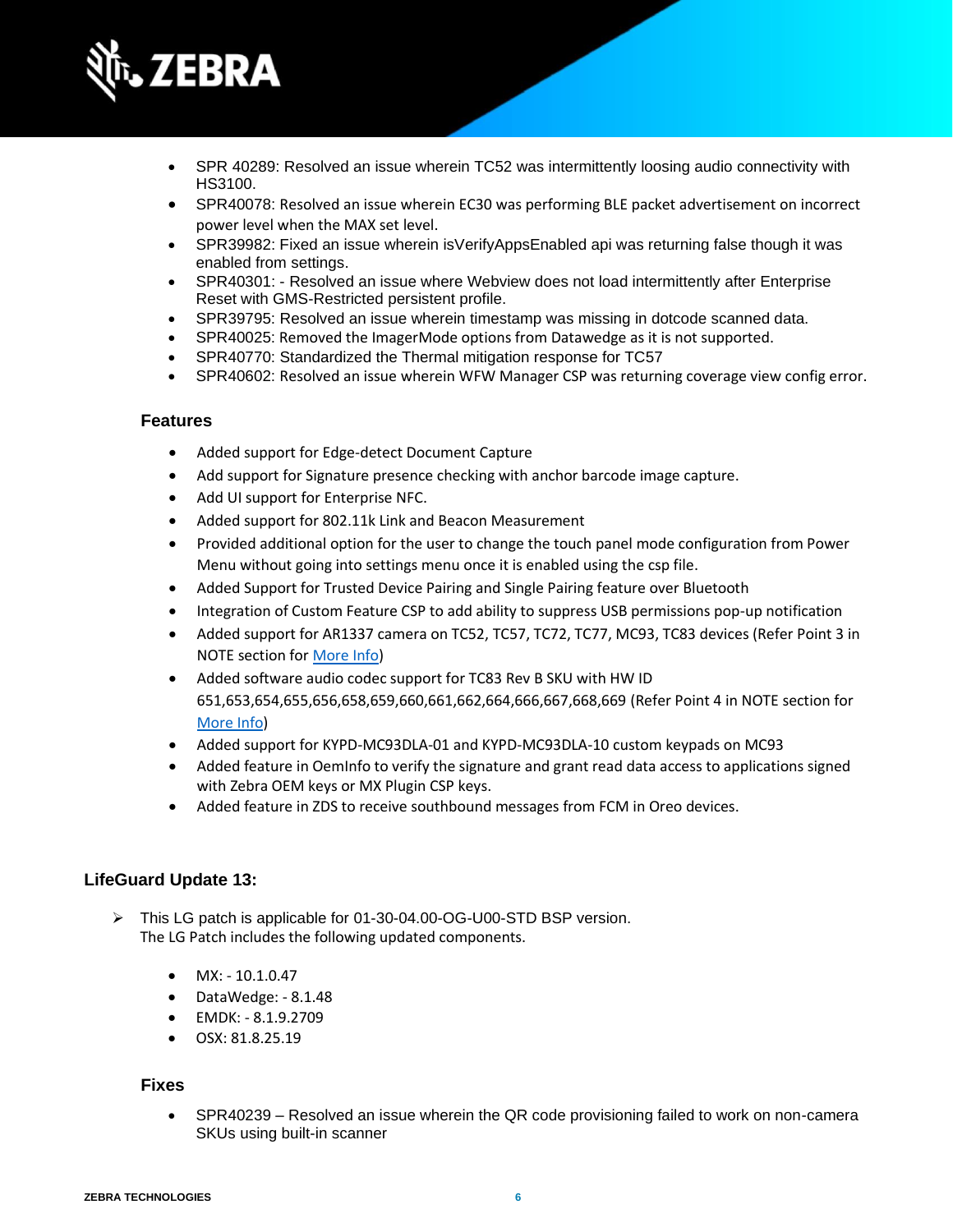

- SPR40567 Resolved an issue wherein DataWedge used to crash upon sending enable/disable DW intent from an Application
- SPR40544 Resolved an issue wherein Connected notification was not being sent by Datawedge to the Applications when "AutoSwitch to default on event" was enabled.
- SPR40408, SPR40771, SPR40400 Fixed an issue wherein WAN was getting turned off at very high temperatures and would turn back on after the temperature reduced by a great extent.
- SPR40500 Resolved an issue wherein the configured custom private Verizon APNs used to get reverted to defaults on updating the BSP.
- IrDA Raw mode throughput issue has been solved in this release.

## **LifeGuard Update 12:**

➢ This LG patch is applicable for 01-30-04.00-OG-U00-STD BSP version.

## **Fixes**

 $\triangleright$  Fixed multiple vulnerability in the QCOM SoC

## **LifeGuard Update 11 (Only for TC72/TC77):**

➢ This LG patch is applicable for 01-30-04.00-OG-U00-STD BSP version.

#### **Features**

• Added Display timing optimization for TC72/TC77 SKUs supporting the SE4770 scan engine new display vendor devices.

## **LifeGuard Update 10:**

➢ This LG patch is applicable for 01-30-04.00-OG-U00-STD BSP version.

#### **Fixes**

- SPR40250 Resolved an issue wherein user was unable to power off the device by clicking on the Power menu item while automation suite was running on the device.
- SPR40109 Resolved an issue wherein proxy service was getting killed after reboot.
- SPR39918 Resolved an issue wherein Phone information was being displayed upon dialing UUID code.
- SPR39868 Resolved an issue wherein Diamond key UI was showing (*/*) instead of (?) while in shifted state.
- SPR37883 Resolved an issue wherein proxy resolution fails when Java script functions are invoked.

## **LifeGuard Update 08:**

➢ This LG patch is applicable for 01-30-04.00-OG-U00-STD BSP version. The LG Patch includes the following updated components.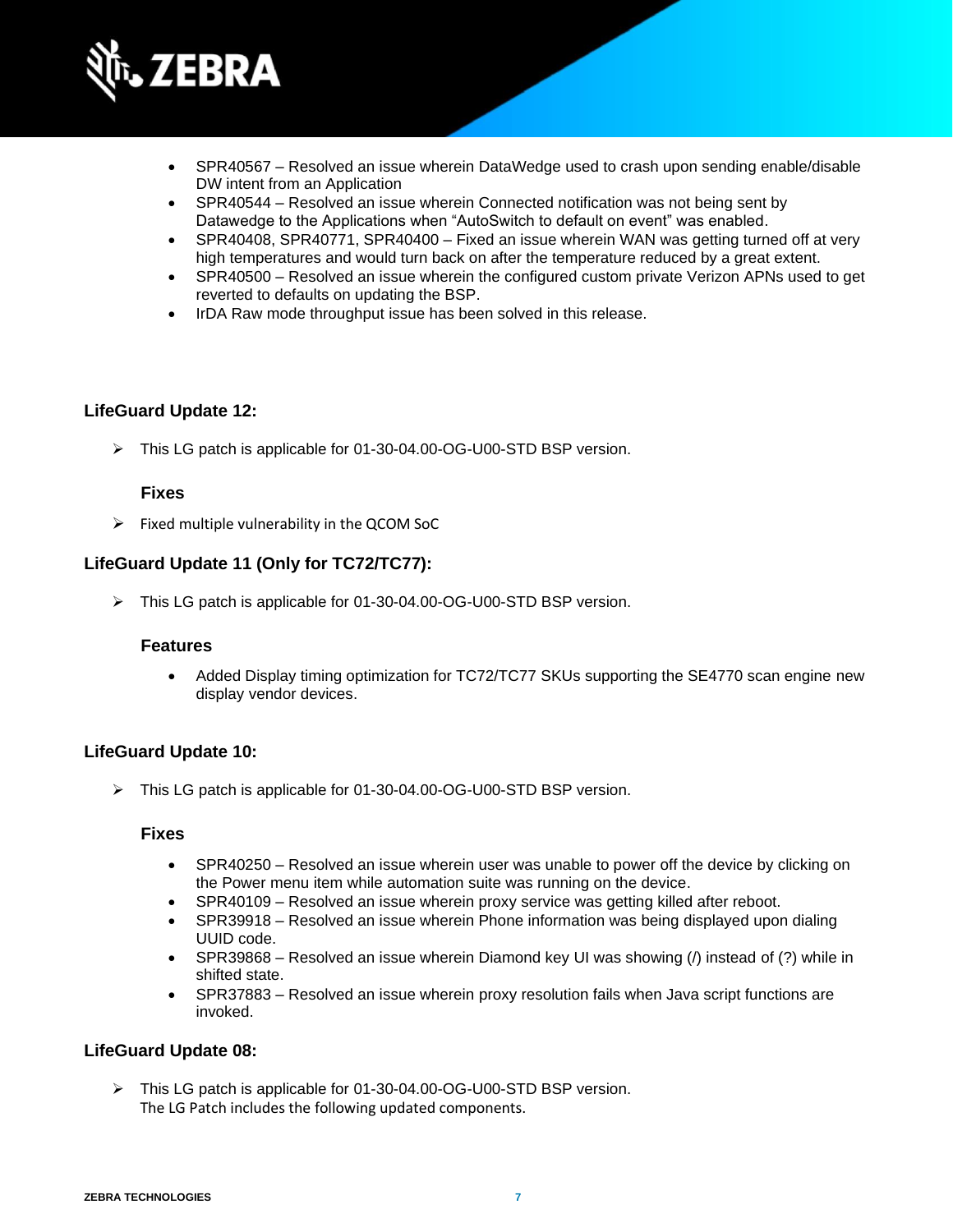

- $MX: -10.1.0.33$
- DataWedge: 8.1.38
- EMDK: 8.1.6.2706
- StageNow-Client: 4.3.2.3
- MX Proxy Framework: 10.1.0.5
- Scanning Framework: 23.1.16.0
- PTT Express: 3.1.46 (Added PTT Express A la Carte license)

- SPR39482/SPR40126 Resolved an issue wherein the check digit rule was not working as expected on MSI barcode symbology.
- SPR40076 Resolved an issue wherein scanner framework crash was seen due to incorrectly invoking of EMDK API sequence.
- SPR39819 Resolved an issue wherein an additional "Enter key" was being added in the barcode data when Datawedge ADF rule for Line feed Action Key Char was set to "Send Char" 10.
- SPR39560 Resolved an issue wherein upon performing OS updates with below 30% battery level would lead to device prompting for the device password.
- SPR39522 Resolved an issue wherein the CTRL key combination modifier functionality was not working when pressed with any other key in quick succession.
- SPR37538 Resolved an issue wherein batteries were not getting charged when placed in toaster while it used to charge in the device.
- SPR38955 Resolved an issue wherein button actions are incorrect in case user slides finger to touch screen or another on-screen button without lifting.
- SPR39924 Resolved an issue where in DNS resolution was not working as expected in ethernet interface.
- SPR40170 Resolved an issue where Bluetooth was crashing when more than 100 devices are paired.

## **Features**

- Added support for Digimarc SDK 3.8.1
- Added support for XAPDU and SAM ATR, PPS on TC7x SAM product
- Permanently disabled Ambient Display for EC30
- Added support of Individual Wakeup source for EC30
- Added support for USB-C charging for ET51 Scanner Frame SKU

## **LifeGuard Update 06:**

- ➢ This LG patch is applicable for 01-30-04.00-OG-U00-STD BSP version. The LG Patch includes the following updated components.
	- $MX: -10.0.5.1$
	- DataWedge: 8.0.42
	- StageNow-Client: 4.2.6.6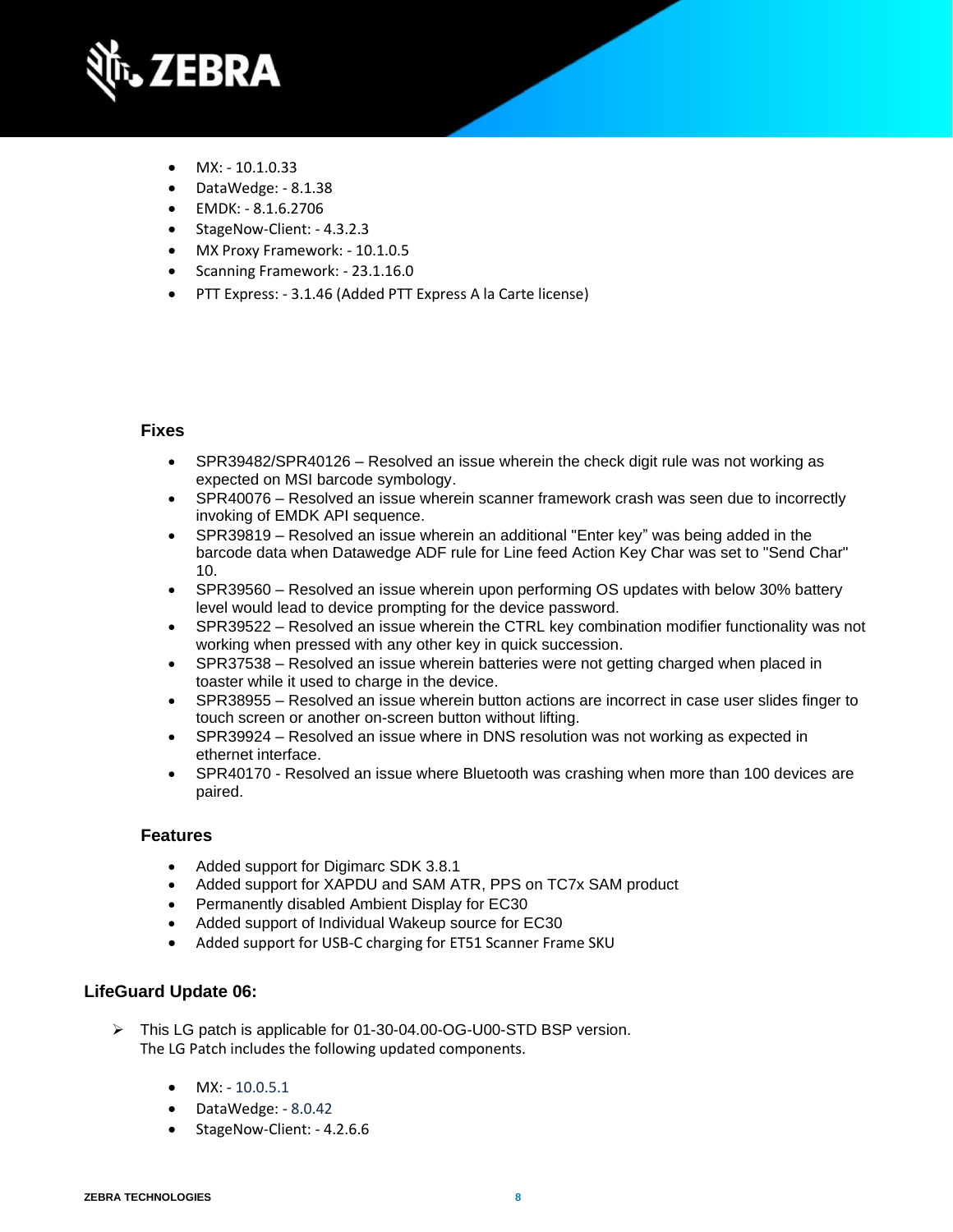

- MX Proxy Framework: 10.0.1.1
- Enterprise Browser: 2.7 (for PS20 devices only)

- SPR39784/SPR39879 Resolved an issue wherein setting time zone would not set the time correctly via MX
- SPR39878 Resolved an intermittent crash issue in Datawedge.
- SPR39592 Resolved an issue wherein intermittently the BT Pairing pop up would appear on disconnecting a BT scanner.
- SPR39647 Resolved an issue wherein CODE39 symbology was not being decoded
- SPR39327 Resolved an issue wherein intermittently devices would get stuck in fastboot screen after a Factory reset.

### **Features**

- Added eSIM provisioning
- Added support to change the device's domain selection like from voice to data and vice versa.
- Added auto selection of active SIM/USIM/eSIM subscriptions when device is in DSDS mode

### **LifeGuard Update 04:**

➢ This LG patch is applicable for 01-30-04.00-OG-U00-STD BSP version. The LG Patch includes the following updated components.

- $\bullet$  MX: 10.0.2.6
- DataWedge: 8.0.37
- StageNow-Client: 4.2.5.5
- Enterprise Keyboard: 2.2.2.3
- EMDK: 8.0.10.2621
- DDT: 1.20.0.2
- Event injection Service: 4.3.0.0
- Zebra Folder: -10.0
- Wi-Fi: FUSION\_QA\_2\_1.11.0.008\_O
- OSX: QCT.81.8.25.18

#### **Fixes**

- SPR39012 Resolved an issue wherein the profile with SKIP\_SUW used to take more time to get applied
- SPR39545-Resolved an issue wherein external USB keyboard was not getting disabled via StageNow or MX
- SPR39405- Resolved an issue wherein cellular network connection failure were observed.
- SPR39514-Resolved an issue wherein while using chrome in GMS restricted profile, enable Google Play services notification popup used to appear.
- SPR39613 Resolved an issue where Device was unable to fetch UUID details of remote device
- SPR39513- Resolved an issue wherein screen would not wake up from suspend when using scan-trigger as wakeup source
- SPR39006 Added support to automatically agree to the location consent when the location modes are changed using WirelessMgr CSP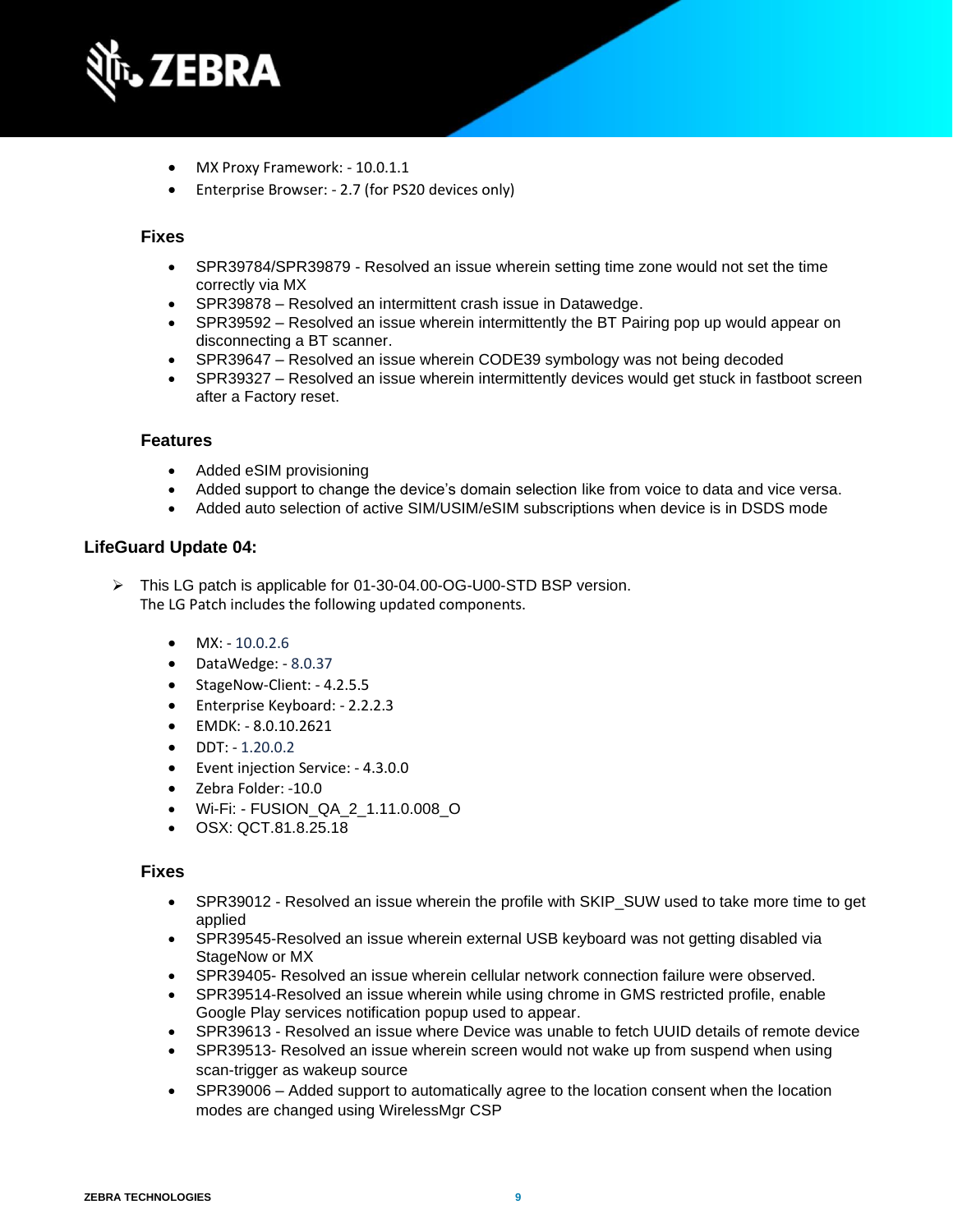

- SPR35665 Resolved an issue wherein Google keyboard settings are not persisting through a reboot when configured directly after factory reset
- SPR38534 Resolved an issue where disconnection is observed in Fast Transition mode when device is in suspend state.
- SPR39082 Resolved an issue wherein Intermittent loss of Ethernet connection is observed.
- SPR38880 Resolved an issue wherein device gets stuck on bootup screen.
- SPR38885 Added support to allow package installation while App whitelist is enabled with App verification mode as long as the package and its corresponding signature is whitelisted.
- SPR39332 Resolved an issue wherein scanning multiple barcodes would not work while in SKIP SETUP Wizard screen
- SPR38739 Resolved an issue wherein streaming of certain MP3 files used to fail
- SPR38748 Resolved an issue wherein multicast voice traffic reception is improved.
- SPR39578-Resolved an issue where Device was unable to retain Bluetooth connection after idle timeout period
- Fixed an issue on SE4750 scanner devices where scanning would occasionally stop after extensive scanning.
- SPR39544 Resolved an issue wherein the eMMC health data was being reported incorrectly for a specific flash part.
- SPR39644 Included Rxlogger v5.4.16.0 that provides option to store the logs in the Internal sdcard, even when external SDcard is present on the device. User needs to select "Enable Internal sdcard only" to store the logs in the internal sdcard.

## **Features**

- Added Workstation Dock Enhancements & PH10 Support.
- Added Ability to Provision network credentials as part of Android Setup Wizard.
- Added support for Google QR Code integration with device scanner.
- Added support for Raw and IrCOMM modes for existing IrDA SW package.
- Added secure DataWedge Intent APIs for device and data security.
- Added support of Dynamic Staging to mass create barcodes from a single profile.
- Added Ability to easily add support for new File Transfer protocols.
- Added support to Control Access to Sensitive MX Functions.
- Added MC93 Cold Storage SKUs Heater Control Logic Optimization.
- Added Scanner Frame support for ET51.
- Added support for Connectivity analysis retry in Worry Free Wifi.
- Added support for Image Capture with anchor barcode.
- Added support for Sensitivity parameter for Presentation mode.
- Added support for Trigger modes (Timed Release & Timed Hold) support in DS36xx and L36xxx scanners.

## **Cellular carrier supported**

AT&T, Verizon Wireless, Sprint, Telstra, and ROW (Rest of World)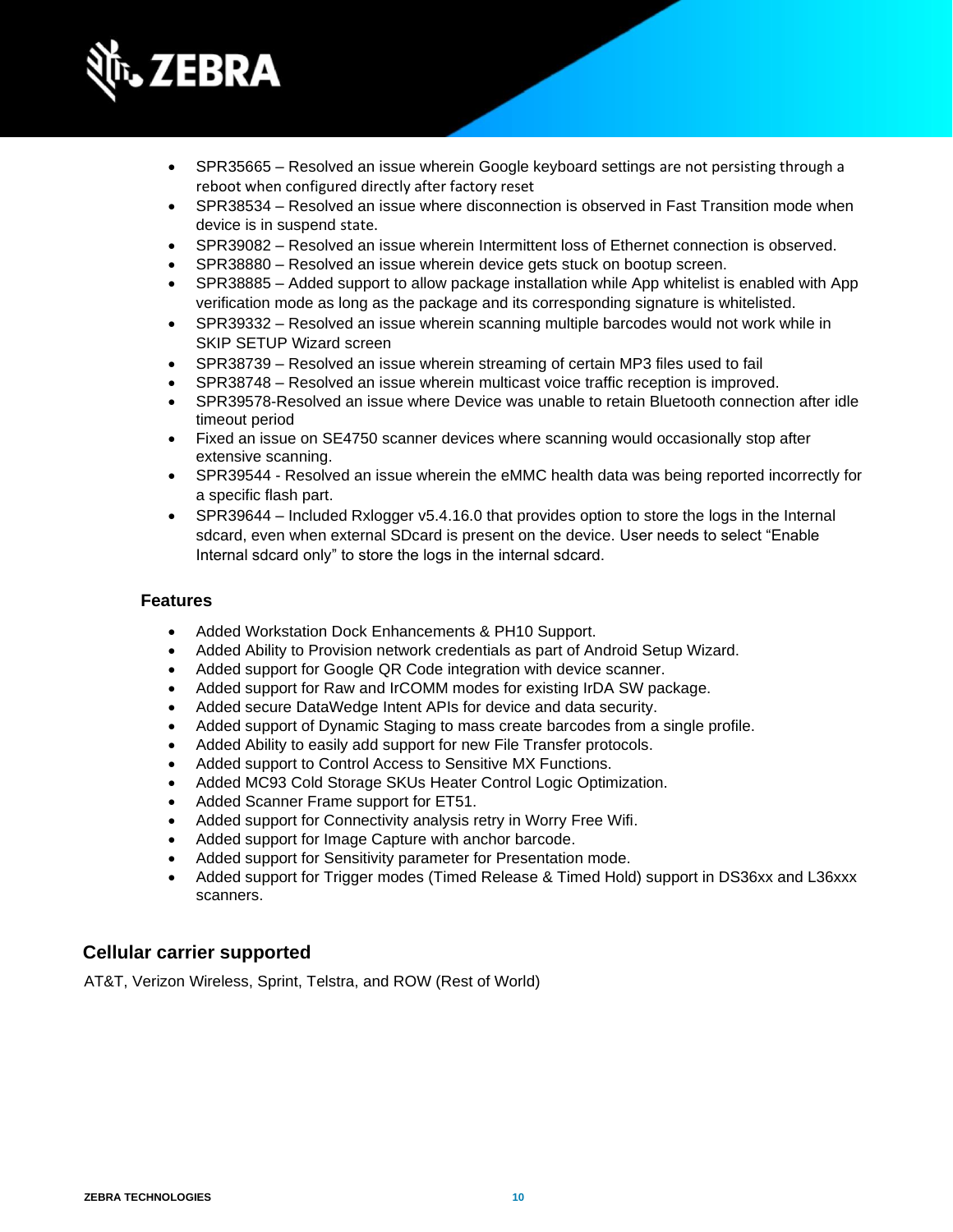

## **Version Information**

Below Table contains important information on versions

| <b>Description</b>          | <b>Version</b>                                      |
|-----------------------------|-----------------------------------------------------|
| <b>Product Build Number</b> | X1-30-04.00-OG-U36-STD                              |
| <b>Android Version</b>      | 8.1.0                                               |
| <b>Security Patch level</b> | Sep 05, 2021                                        |
| Linux Kernel                | 4.4.78                                              |
| <b>Component Versions</b>   | Please see Component Version under Addendum section |

## **Important Links**

- **Requirements and Instructions** 
	- o [Installation and setup instructions](https://www.zebra.com/content/dam/zebra_new_ia/en-us/software/operating-system/helios/oreo-os-update-instructions.pdf)
- [Zebra Techdocs](https://techdocs.zebra.com/)
- [Developer Tools](https://developer.zebra.com/)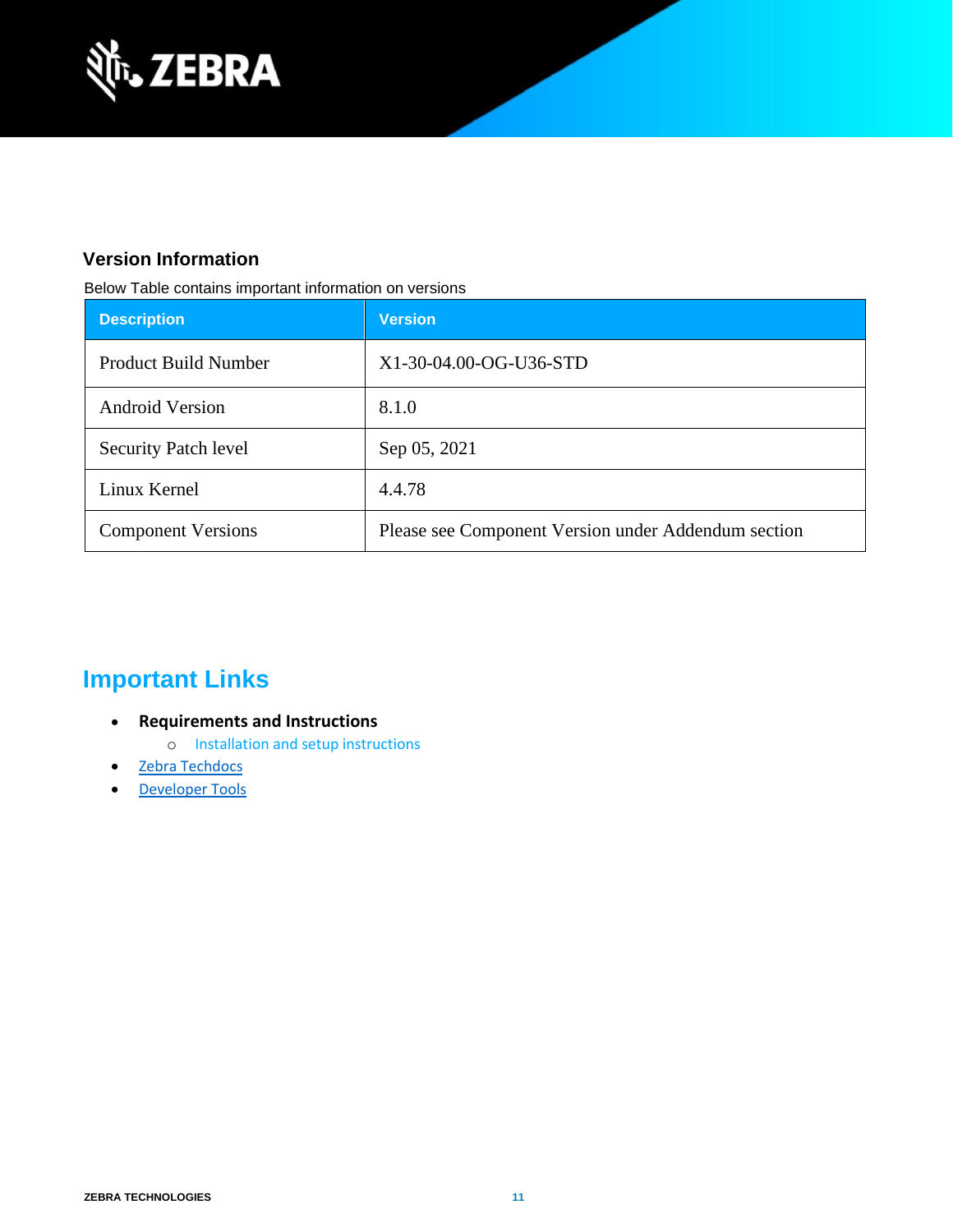

## **Upgrade Options**

Below table provides detailed information on shortest path to upgrade based on current version of software.

| <b>Software</b><br><b>Current</b><br><b>Version on Device</b>                            | <b>Steps to get to this Release</b>                                                                                                                                                                                                                                                                                                                                                     | <b>Comments</b>                                                                                                       |
|------------------------------------------------------------------------------------------|-----------------------------------------------------------------------------------------------------------------------------------------------------------------------------------------------------------------------------------------------------------------------------------------------------------------------------------------------------------------------------------------|-----------------------------------------------------------------------------------------------------------------------|
| $01-12-01.00-OG-Uxx$<br>$01-13-20.00-OG-Uxx$<br>01-18-02.00-OG-Uxx<br>01-21-18.00-OG-Uxx | Apply Full Package Update<br>HE_FULL_UPDATE_01-30-04.00-OG-U00-STD.zip<br><b>Followed by</b><br>Apply Delta Update<br>HE_DELTA_UPDATE_01-30-04.00-OG-U36-STD.zip                                                                                                                                                                                                                        | <b>Full Package</b><br>Update                                                                                         |
| 01-23-18.00-OG-Uxx                                                                       | <b>Option 1:</b> Apply Delta Package Update<br>HE_DELTA_UPDATE_01-23-18.00-OG_TO_01-30-<br>04.U00-OG.zip<br><b>Followed by</b><br>Apply Delta Update<br>HE_DELTA_UPDATE_01-30-04.00-OG-U36-STD.zip<br><b>Option 2:</b> Apply Full Package Update<br>HE_FULL_UPDATE_01-30-04.00-OG-U00-STD.zip<br><b>Followed by</b><br>Apply Delta Update<br>HE_DELTA_UPDATE_01-30-04.00-OG-U36-STD.zip | Option #1 is<br>recommended as<br>size of Delta<br>package update<br>is smaller<br>compared to Full<br>Package Update |
| 01-30-04.00-OG-Uxx                                                                       | Apply Delta Update<br>HE_DELTA_UPDATE_01-30-04.00-OG-U36-STD.zip                                                                                                                                                                                                                                                                                                                        |                                                                                                                       |

NOTE:

- 1. The MC93 devices with below HW IDs are not allowed to downgrade to any of the older BSPs than 01.30.04.
	- a. HW IDs: 513, 514, 521, 544, 549, 588, 589
	- b. The HW ID from MC93 devices can be found under "Settings->System->About phone->SW Components ->HW ID"
- 2. The TC72/TC77 devices with new display vendor are not allowed to downgrade to any of the older BSPs. For TC72 the device is not allowed to upgrade to Android P BSP 2.11.01. To identify the display type on TC72/TC77 devices user can check the ro.config.device.display property using getprop command from adb.
	- a. For TC72/TC77 Original display vendor device [ro.config.device.display] = 900
	- b. For TC72/TC77 New display vendor device [ro.config.device.display] = 512
- 3. In devices with AR1337 camera on TC72, TC77,TC52,TC57,MC93,TC83 , the camera will not work with any of the older LG releases or BSPs below 01-30-04.00-OG-U15.They can be identified by reading the property "ro.config.device.camera0" using getprop command from adb.
	- a. [ro.config.device.camera0]: [128]
	- b. [ro.config.device.camera0\_sensor\_name]: [ON-Semi AR1337]
	- c. TC52, TC77, TC72, TC77 AR1337 new SKU list with AR1337 camera support is available in Device support section in the release notes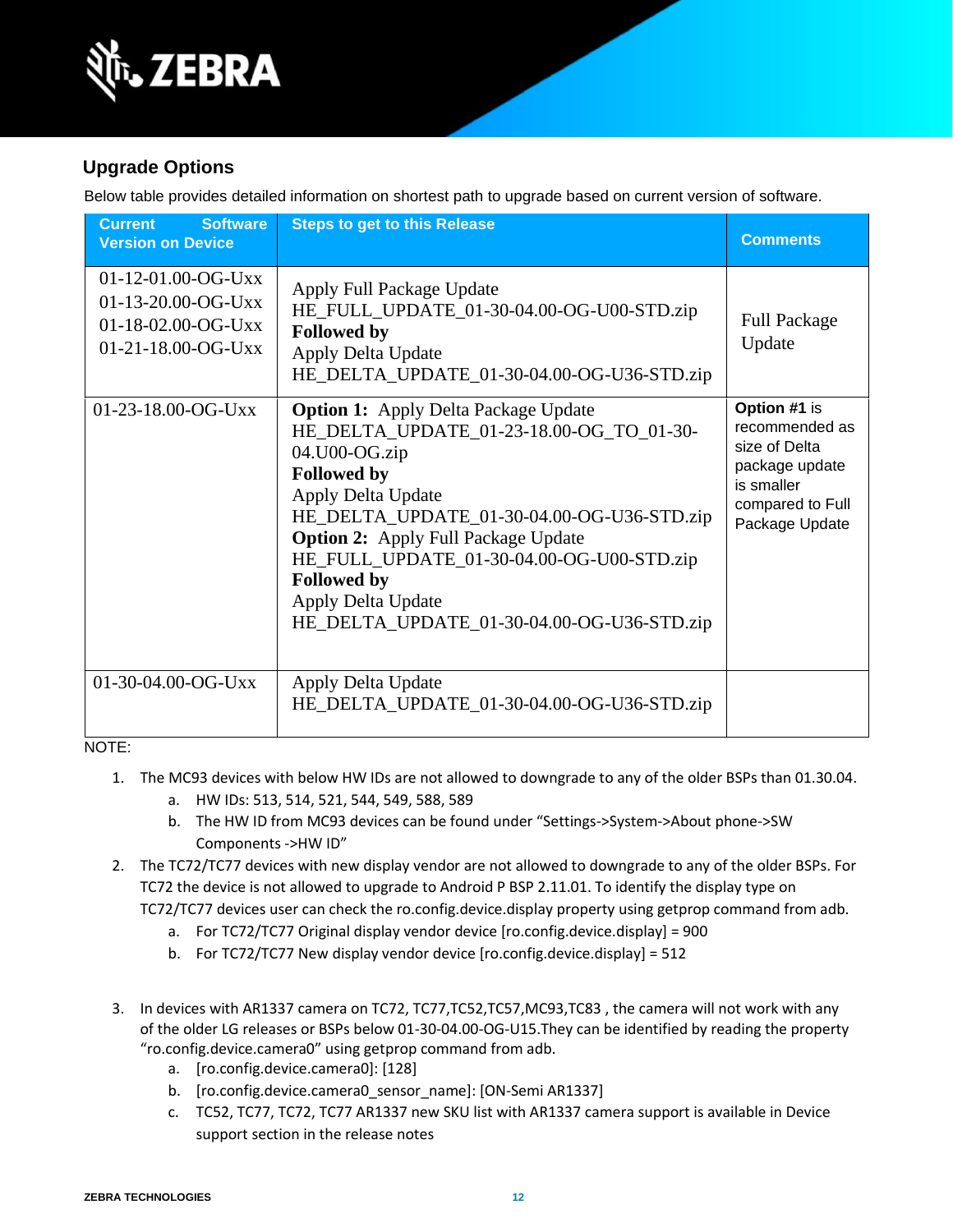

- 4. TC83 Rev B SKU's (HW ID's 651,653,654,655,656,658,659,660,661,662,664,666,667,668,669) are not allowed to downgrade to any of the older LG releases or BSPs below 01-30-04.00-OG-U15.
	- a. The HWID can be identified from Settings->System->About phone->SW Components->HW ID or by reading the property "ro.config.device.sku" using getprop command from adb .
- 5. The MC93 devices with SHT4x Humidity Sensor require 01-30-04.00-OG-U35-STD or higher to ensure full humidity sensor functionality

MC93 SHT4x humidity sensor devices can't be downgrade below 01.30.04 Lifeguard Update 35 To identify the SHT4x humidity sensor on the device users can check the ro.config.device.sku property using getprop command from adb.

- a. Devices with for SHT4x humidity sensor will have [ro.config.device.sku] = 522 or 523.
- b. Devices with SHT4x humidity sensor will list HW ID as 522 or 523 on "Settings-->About phone-->SW components-->HW ID"
- 6. To identify the LSM6DSM Gyroscope/accelerometer sensor on the device users can check the ro.config.device.gyro property using getprop command from adb.
	- a. Devices with LSM6DSM sensor will have [ro.config.device.gyro] = 8.
	- b. Devices with LSM6DSM sensor will list sensor type as LSM6DSM on "Settings-->About phone-->SW components-->Gyroscope" or "Settings-->About phone-->SW components -- >Accelerometer".

## **Known Constraints and Workarounds**

- WiFi sleep policy set to "Always" (Android O limitation)
- As GMS Restricted Mode is available in this release, Customers using Enable/Disable GMS apps may want to consult the settings types for App Manager, Power Manager and GMS Manager in Zebra's Tech Docs. Functionality originally in Enable/Disable GMS apps (App Manager) has been moved to GMS Restricted Mode (GMS Manager).
- Some devices operate at 320 dpi. This screen configuration results in the majority of the AOSP applications displaying content consistently in both portrait and landscape modes. In most cases if the application layout is not optimal in landscape it is optimal in portrait or vice versa. However, there are a few applications that do not render properly in either portrait or landscape. In this case the suggested alternative is to change the display size using the bundled Display Settings APK or use settings menu to change the display size and font size (settings  $\Box$  Display  $\Box$  Advanced settings  $\Box$  Display Size / Font Size).
- Upgrading from a higher SPL level in Oreo to a lower SPL level in A10, will result in loss of user data.
- Illumination brightness is set to maximum by default for SE4710 and SE4750 Scan Engines.
- TC72/TC77, TC52/57 devices with LSM6DSM Gyroscope/accelerometer Sensor shouldn't use software released before 01-30-04.00-OG-U31. To identify the Gyroscope/accelerometer sensor on the device users can check the ro.config.device.gyro property using getprop command from adb.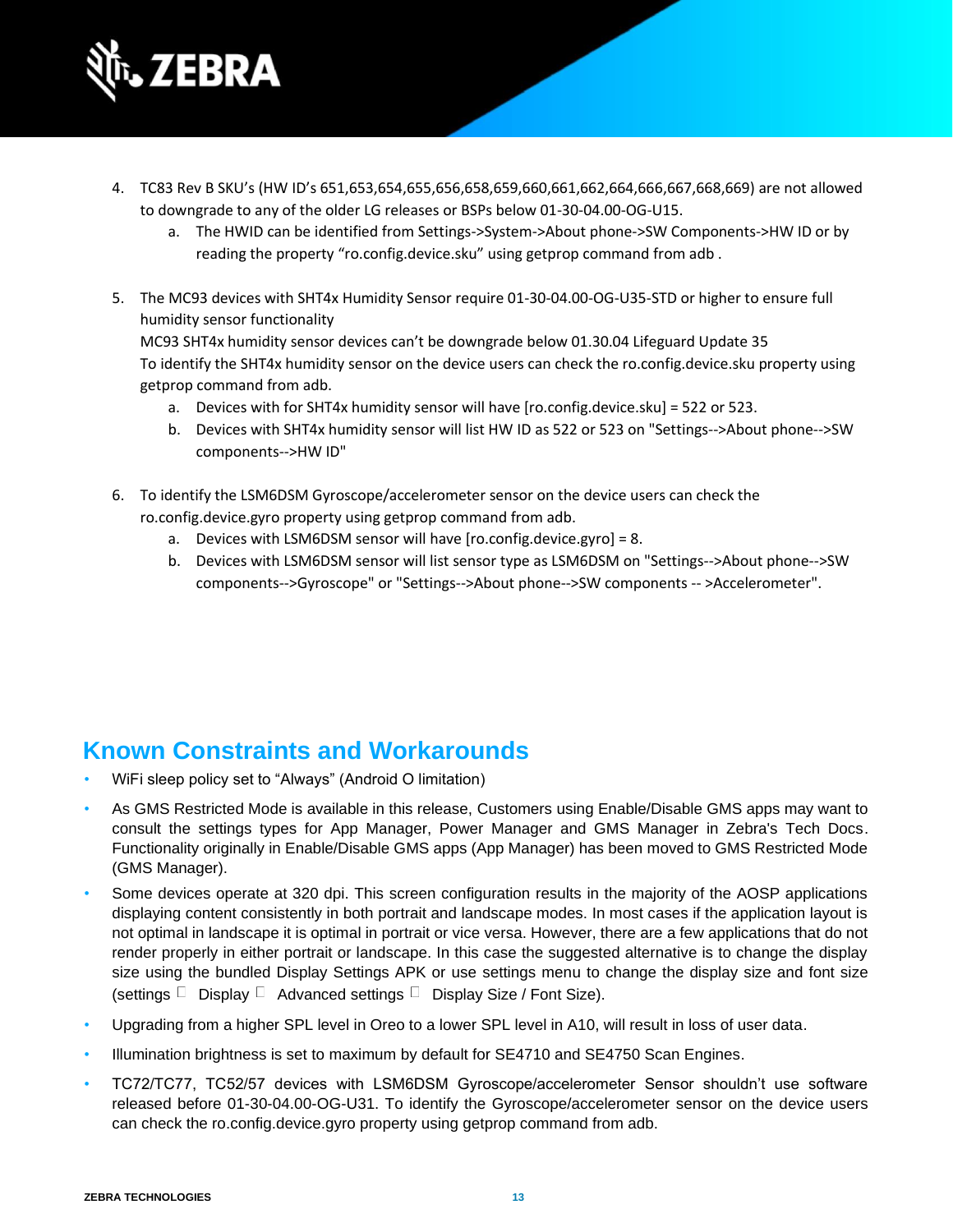

Devices with LSM6DSM sensor will have [ro.config.device.gyro] = 8.

Devices with LSM6DSM sensor will list sensor type as LSM6DSM on "Settings-->About phone-->SW components-->Gyroscope" or "Settings-->About phone-->SW components -->Accelerometer".

• Support for ZBK-ET5X-10SCN7-02 and ZBK-ET5X-8SCN7-02 (SE4770 scan engine devices) is not available with software released before 01-30-04.00-OG-U20-STD.

## **Device Support**

This software release has been approved for use on the following devices.

| <b>Device</b><br><b>Family</b>    | <b>Part Number</b>                                                                             |                                                                                        | <b>Device Specific</b><br><b>Manuals and</b><br><b>Guides</b> |
|-----------------------------------|------------------------------------------------------------------------------------------------|----------------------------------------------------------------------------------------|---------------------------------------------------------------|
| <b>TC52</b>                       | TC520K-1PEZU4P-NA<br>TC520K-1PEZU4P-A6<br>TC520K-1PEZU4P-FT<br>TC520K-1PEZU4P-IA               | TC520K-1HEZU4P-IA<br>TC520K-1HEZU4P-NA<br>TC520K-1HEZU4P-A6<br>TC520K-1HEZU4P-FT       | <b>TC52 Home Page</b>                                         |
| <b>TC52 -</b><br>AR1337<br>Camera | TC520K-1PFZU4P-A6                                                                              | TC520K-1PFZU4P-NA                                                                      | <b>TC52 Home Page</b>                                         |
| TC72-<br>AR1337<br>Camera         | TC720L-0MK24B0-A6<br>TC720L-0MK24B0-NA                                                         | TC720L-0ML24B0-A6<br>TC720L-0ML24B0-NA                                                 | <b>TC72 Home Page</b>                                         |
| <b>TC72</b>                       | TC720L-0ME24B0-A6<br>TC720L-0ME24B0-NA<br>TC720L-0ME24B0-BR<br>TC720L-0ME24B0-IA               | TC720L-0ME24B0-TN<br>TC720L-0ME24B0-FT<br>TC720L-0MJ24B0-A6<br>TC720L-0MJ24B0-NA       | <b>TC72 Home Page</b>                                         |
| <b>PS20</b>                       | PS20J-P4G1A600<br>PS20J-P4G1NA00<br>PS20J-P4G1A600<br>PS20J-P4G1NA00<br>PS20J-B2G1A600         | PS20J-B2G1A600<br>PS20J-B2G1NA00<br>PS20J-B2G1NA00<br>PS20J-P4H1A600<br>PS20J-P4H1NA00 | <b>PS20 Home Page</b>                                         |
| <b>TC57</b>                       | TC57HO-1PEZU4P-A6<br>TC57HO-1PEZU4P-NA<br>TC57HO-1PEZU4P-XP<br>TC57HO-1PEZU4P-FT<br>(FIPS SKU) | TC57HO-1PEZU4P-IA<br>TC57HO-1PEZU4P-BR<br>TC57HO-1PEZU4P-ID                            | <b>TC57 Home Page</b>                                         |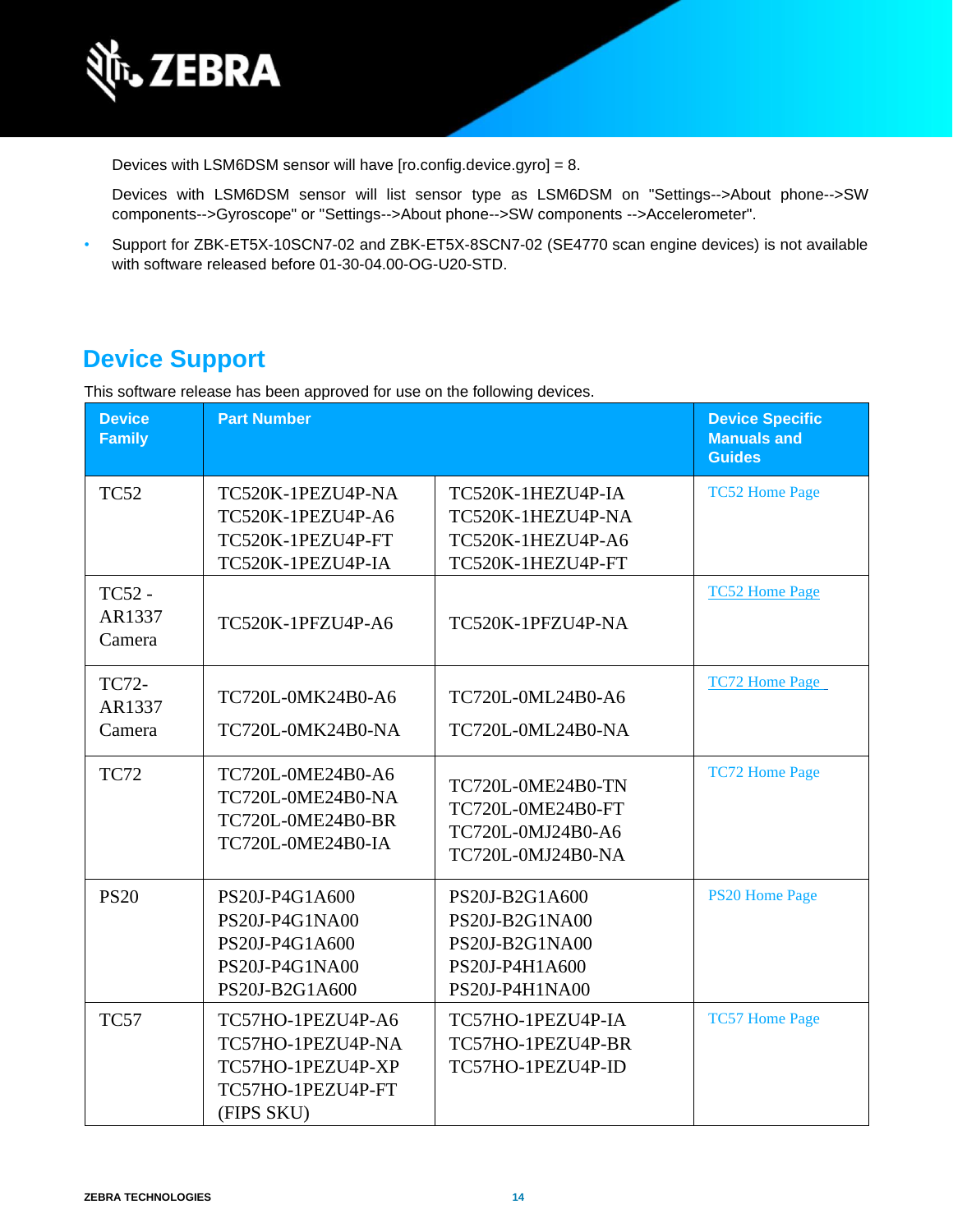

| TC57 -<br>AR1337<br>Camera       | TC57HO-1PFZU4P-A6                                                                                                                        | TC57HO-1PFZU4P-NA                                                                                                                               | <b>TC57 Home Page</b>  |
|----------------------------------|------------------------------------------------------------------------------------------------------------------------------------------|-------------------------------------------------------------------------------------------------------------------------------------------------|------------------------|
| TC77                             | TC77HL-5ME24BG-A6<br>TC77HL-5ME24BG-NA<br>TC77HL-5ME24BG-FT<br>(FIPS SKU)<br>TC77HL-5ME24BD-IA<br>TC77HL-7MJ24BG-NA<br>TC77HL-7MJ24BG-A6 | TC77HL-5ME24BD-ID<br>TC77HL-5ME24BG-EA<br>TC77HL-5MG24BG-EA<br>TC77HL-6ME34BG-A6<br>TC77HL-5ME24BD-BR<br>TC77HL-5MJ24BG-NA<br>TC77HL-5MJ24BG-A6 | <b>TC77 Home Page</b>  |
| <b>TC77-</b><br>AR1337<br>Camera | TC77HL-5MK24BG-A6<br>TC77HL-5MK24BG-NA                                                                                                   | TC77HL-5ML24BG-A6<br>TC77HL-5ML24BG-NA                                                                                                          | <b>TC77 Home Page</b>  |
| MC9300                           | MC930B-GSXXG4XX<br>MC930P-GSXXG4XX<br>MC930P-GFXXG4XX                                                                                    | MC930B-GSXXG4NA-XX<br>MC930P-GSXXG4NA-XX                                                                                                        | MC9300 Home Page       |
|                                  |                                                                                                                                          | Note: 'x' Stands for wild card for different configurations.                                                                                    |                        |
| <b>ET51</b>                      | ET51CE-G21E-00A6<br>ET51CE-G21E-00NA<br>ET51CE-G21E-00IA<br>ET51CE-G21E-SFNA                                                             | ET51CT-G21E-00A6<br>ET51CT-G21E-00NA<br>ET51CE-G21E-SFA6                                                                                        | <b>ET51 Home Page</b>  |
| <b>ET56</b>                      | ET56DE-G21E-00A6<br>ET56DE-G21E-00IA                                                                                                     | ET56DE-G21E-00NA                                                                                                                                | <b>ET56 Home Page</b>  |
| <b>CC600</b>                     | CC600-5-3200LNNA<br>CC600-5-3200LNWW                                                                                                     | CC600-5-3200LNIN                                                                                                                                | <b>CC600 Home Page</b> |
| CC6000                           | CC6000-10-3200LCWW<br>CC6000-10-3200PCWW<br>CC6000-10-3200LCNA<br>CC6000-10-320NLCNA                                                     | CC6000-10-3200PCNA<br>CC6000-10-3200LNNA<br>CC6000-10-320NLCWW                                                                                  | CC6000 Home Page       |
| <b>VC8300</b>                    | VC83-08FOCABAABA-I<br>VC83-08FOCQBAABA-I<br>VC83-<br>08FOCQBAABANA                                                                       | VC83-08SOCABAABA-I<br>VC83-08SOCQBAABA-I<br>VC83-08SOCQBAABANA<br>VC83-08SOCQBAABAIN                                                            | VC8300 Home Page       |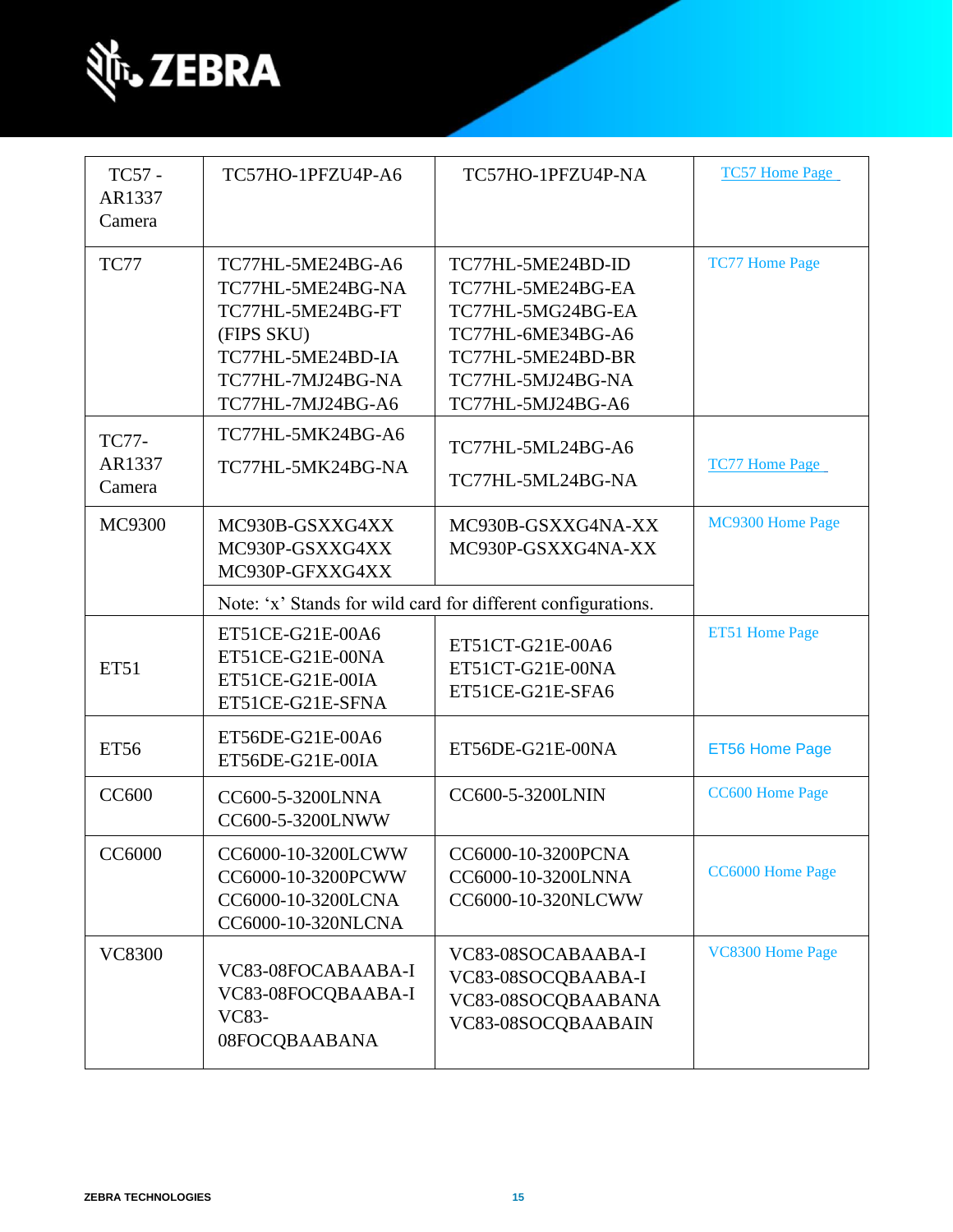

| <b>TC8300</b> | TC83B0-x005A510NA<br>TC83B0-x005A61CNA<br>TC83BH-x205A710NA<br>TC83B0-x005A510RW<br>TC83B0-x005A61CRW<br>TC83BH-x205A710RW<br>TC83B0-x005A510CN<br>TC83B0-x005A61CCN<br>TC83BH-x205A710CN<br>TC83B0-x005A510IN<br>TC83B0-x005A61CIN<br>TC83BH-x205A710IN | TC83BH-x206A710NA<br>TC83BH-x206A710RW<br>TC83B0-4005A610NA<br>TC83B0-4005A610RW<br>TC83B0-4005A610CN<br>TC83B0-4005A610IN<br>TC83B0-5005A610NA<br>TC83B0-5005A610RW<br>TC83B0-5005A610CN<br>TC83B0-5005A610IN<br>TC83B0-x005A510TA<br>TC83BH-x205A710TA | <b>TC8300 Home Page</b> |
|---------------|----------------------------------------------------------------------------------------------------------------------------------------------------------------------------------------------------------------------------------------------------------|----------------------------------------------------------------------------------------------------------------------------------------------------------------------------------------------------------------------------------------------------------|-------------------------|
|               |                                                                                                                                                                                                                                                          | Note: 'x' Stands for wild card for different configurations.                                                                                                                                                                                             |                         |
| EC30          | EC300K-1SA2ANA<br>EC300K-1SA2AA6<br>EC300K-1SA2AIA                                                                                                                                                                                                       | KT-EC300K-1SA2BNA-10<br>KT-EC300K-1SA2BA6-10                                                                                                                                                                                                             | <b>EC30 Home Page</b>   |
| L10AW         | RTL10B1-xxAxxX0x00A6<br>(ROW)<br>RTL10B1-xxAxxX0x00IN<br>(India)                                                                                                                                                                                         | $RTL10B1 - xxAxxX0x00NA$<br>(NA)                                                                                                                                                                                                                         | L10 Home Page           |
|               |                                                                                                                                                                                                                                                          | Note: 'x' Stands for wild card for different configurations.                                                                                                                                                                                             |                         |